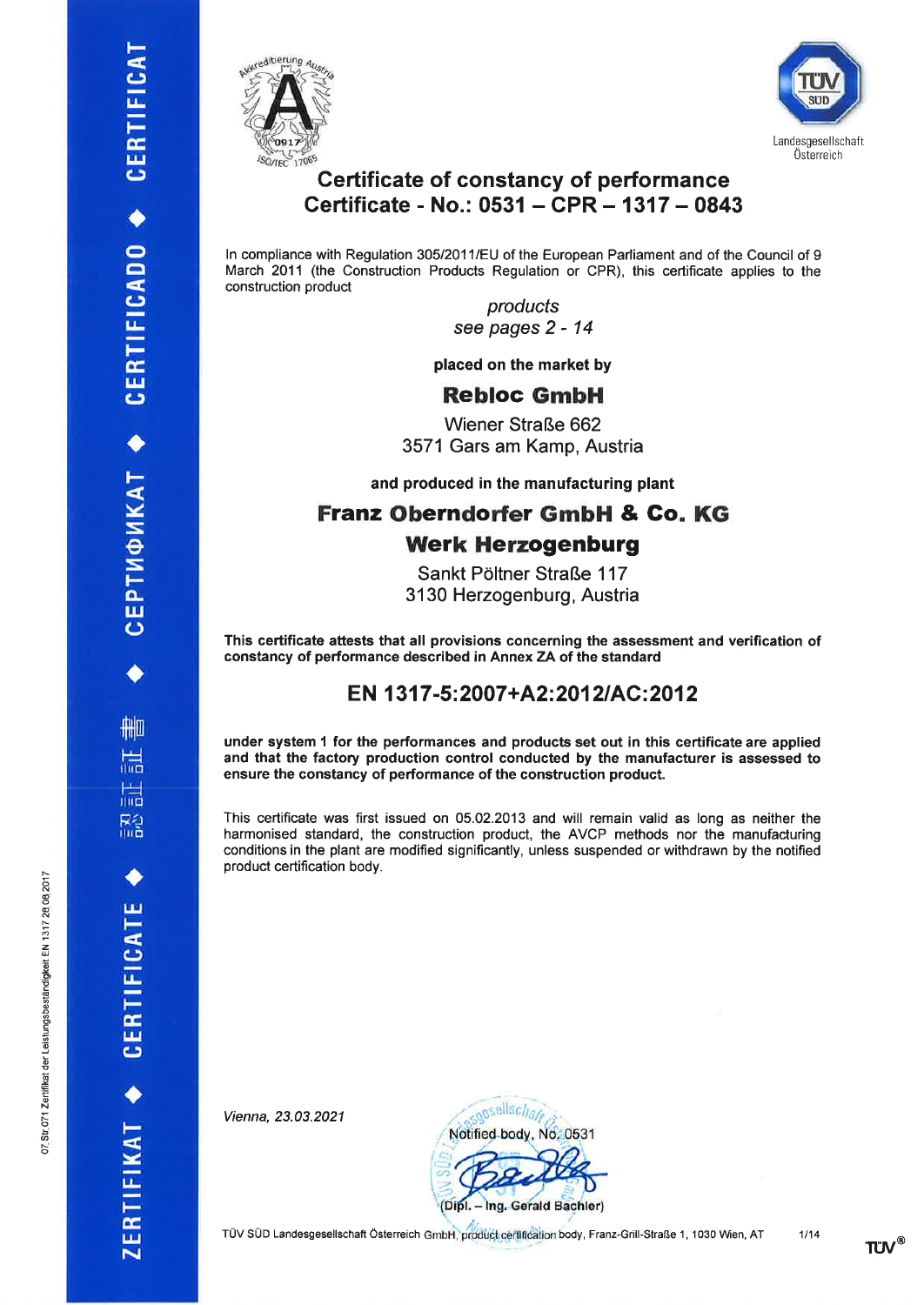.<br>⊡ o åndig

o71 Zertifikat der Leistungsbes

Ø. N o



t-

 $\mathbf \omega$ E F E l¿¡  $\mathbf{\mathsf{c}}$ 

 $\blacklozenge$ o o

 $\mathbf \circ$  $\mathbf{u}_\pm$ Ë É, l¿¡  $\mathbf \omega$ 

I

t-

i<br>NK  $\vec{e}$ S lo- $\overline{\mathbf{5}}$ 

 $\blacklozenge$ 

ftlm

r<br>Hil

r<br>alig

R2<br>llie

a

t¡Jt-

 $\mathbf{\mathsf{c}}$  $\mathbf{u}_-$ 

 $\frac{1}{2}$  $\mathbf \omega$ 

 $\blacklozenge$ 

F

 l¿-

 $\mathbf{r}$  $\mathbf{z}$ 



# Certificate of constancy of performance Certificate - No.: 0531 - CPR - 1317 - 0843

| <b>REBLOC 50H 12</b>           |                  |  |
|--------------------------------|------------------|--|
| Containment level:             | H1               |  |
| Impact severity:               | в                |  |
| Normalized working width:      | W <sub>8</sub>   |  |
| Normalized dynamic deflection: | 2.4 <sub>m</sub> |  |
| Normalized vehicle intrusion:  | $VI$ 7           |  |
| Resistance to snow removal:    | Class 4          |  |
| Assessment report number:      | 725134760 1      |  |

#### REBLOC 6OH-I2

| .                              |                  |
|--------------------------------|------------------|
| Containment level:             | N <sub>2</sub>   |
| Impact severity:               | B                |
| Normalized working width:      | W4               |
| Normalized dynamic deflection: | 1.0 <sub>m</sub> |
| Normalized vehicle intrusion:  | <b>NPD</b>       |
| Resistance to snow removal:    | Class 4          |
| Assessment report number:      | 32733            |
|                                |                  |

#### REBLOC 80S 12

| This system is a renamed modification based on REBLOC 60H_12 |                  |
|--------------------------------------------------------------|------------------|
| Containment level:                                           | N <sub>2</sub>   |
| Impact severity:                                             | в                |
| Normalized working width:                                    | W <sub>4</sub>   |
| Normalized dynamic deflection:                               | 1.0 <sub>m</sub> |
| Normalized vehicle intrusion:                                | <b>NPD</b>       |
| Resistance to snow removal:                                  | Class 4          |
| Modification report number:                                  | 56902 3          |
|                                                              |                  |

#### **REBLOC 80S 12**

| Containment level:             | H1               |
|--------------------------------|------------------|
| Impact severity:               | в                |
| Normalized working width:      | W <sub>4</sub>   |
| Normalized dynamic deflection: | 1.0 <sub>m</sub> |
| Normalized vehicle intrusion:  | VI <sub>5</sub>  |
| Resistance to snow removal:    | Class 4          |
| Assessment report number:      | 56902 1 Rev1     |

#### REBLOC 80SA\_4

| Containment level:             | N <sub>2</sub>   |
|--------------------------------|------------------|
| Impact severity:               | в                |
| Normalized working width:      | W <sub>4</sub>   |
| Normalized dynamic deflection: | 0.9 <sub>m</sub> |
| Normalized vehicle intrusion:  | <b>NPD</b>       |
| Resistance to snow removal:    | Class 4          |
| Modification report number:    | 725115356        |
|                                |                  |

#### REBLOC 80SA\_6

| Free standing (without pins)      |                  |                  |
|-----------------------------------|------------------|------------------|
| Containment level:                | Η1               | N2               |
| Impact severity:                  | в                | в                |
| Normalized Working width:         | W4               | W4               |
| Normalized dynamic deflection:    | 1.0 <sub>m</sub> | 0.9 <sub>m</sub> |
| Normalized vehicle intrusion:     | VI5              | <b>NPD</b>       |
| Resistance to snow removal:       | class 4          | class 4          |
| Assessment report no:             | 725168333 4      |                  |
| Modification report no: ellschare |                  | 725168333        |
|                                   |                  |                  |

Vienna, 23.03.2021

Notified body, No. 0531 (Dipl. - Ing. Gerald Bachler)  $-5$ 

TÜV SÜD Landesgesellschaft Österreich GmbH, product certification body, Franz-Grill-Straße 1, 1030 Wien, AT 2/14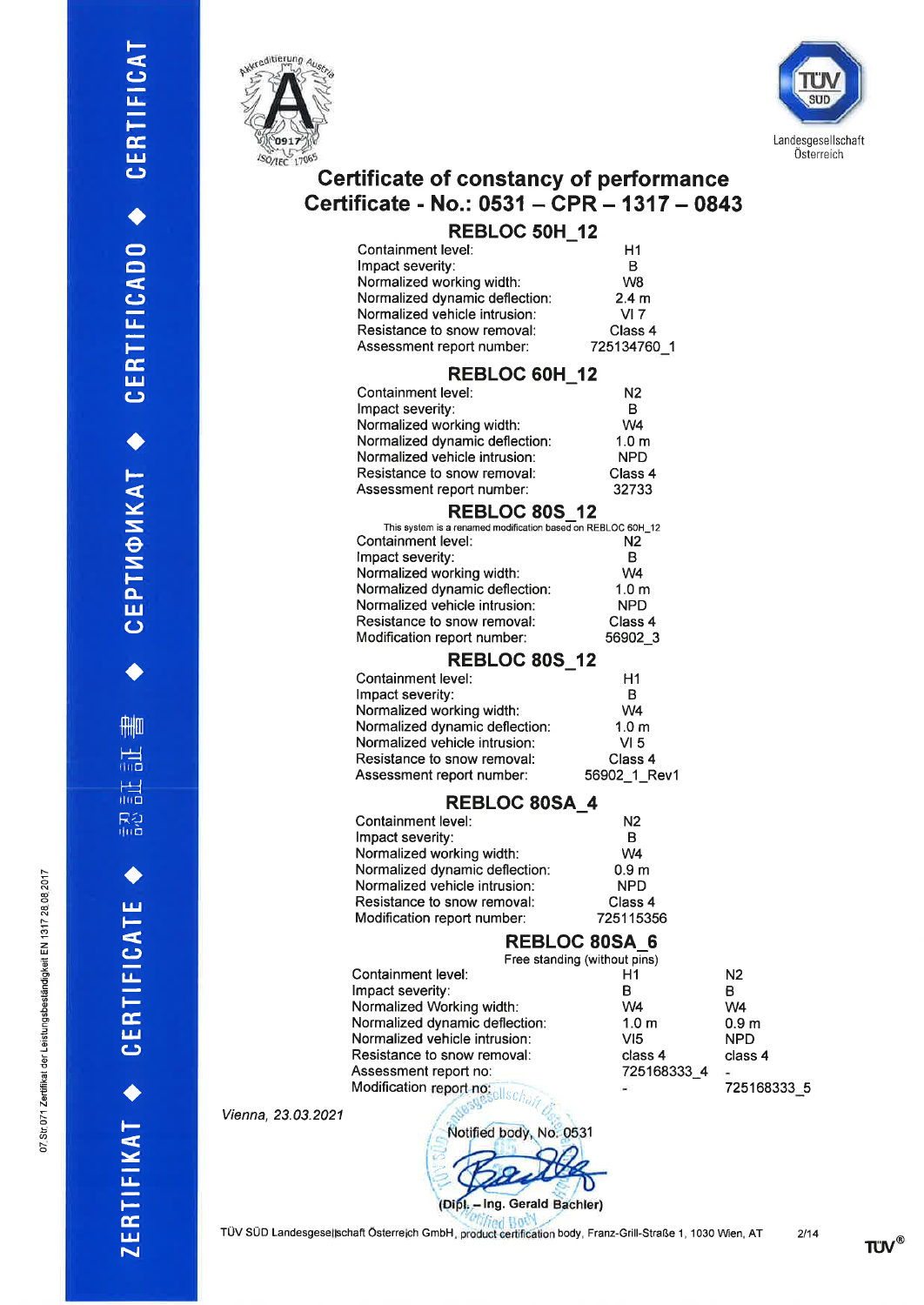

t-

 $\mathbf \omega$ l,¡- F É. t¿¡  $\mathbf \omega$ 

 $\blacklozenge$ o  $\Box$ 

 $\mathbf \omega$ l¡ trÉ,

t¿¡ (J

 $\blacklozenge$ 

l-

Y S  $\vec{e}$ S tot¡J ()

 $\blacklozenge$ 

ftil D

 $\frac{1}{100}$ 

 $\frac{1}{100}$ 

R2<br>Illia

 $\blacklozenge$ 

l¡¡ F

 $\mathbf$ L¡-

 $\mathbf{r}$  $\mathbf{g}$ 

 $\blacklozenge$ 

F

 l¿-

F- É,

 $\mathbb{E}$ 



# Certificate of constancy of performance Certificate - No.: 0531 - CPR - 1317 - 0843

# REBLOC SOSA-6-3P

|                    | <u> הט מעטר טעבורו</u><br>(anchored by 3 pins)                                                                                              |                      |
|--------------------|---------------------------------------------------------------------------------------------------------------------------------------------|----------------------|
|                    | Containment level:                                                                                                                          | N <sub>2</sub>       |
|                    | Impact severity:                                                                                                                            | B                    |
|                    | Normalized Working width:                                                                                                                   | W1                   |
|                    | Normalized dynamic deflection:                                                                                                              | 0.3 <sub>m</sub>     |
|                    | Normalized vehicle intrusion:                                                                                                               | <b>NPD</b>           |
|                    | Resistance to snow removal:                                                                                                                 | class 4              |
|                    | Modification report no:                                                                                                                     | 725168333_6          |
|                    | REBLOC 80SA_12                                                                                                                              |                      |
|                    | Anchored with 4 pins in asphalt                                                                                                             |                      |
|                    | Containment level:                                                                                                                          | N2                   |
|                    | Impact severity:                                                                                                                            | В                    |
|                    | Normalized working width:                                                                                                                   | W <sub>1</sub>       |
|                    | Normalized dynamic deflection:                                                                                                              | 0.3 <sub>m</sub>     |
|                    | Normalized vehicle intrusion:                                                                                                               | <b>NPD</b>           |
|                    | Resistance to snow removal:                                                                                                                 | Class 4              |
|                    | Assessment report number:                                                                                                                   | 725108806_1          |
|                    | <b>REBLOC 80SA 12</b>                                                                                                                       |                      |
|                    | Free standing                                                                                                                               |                      |
|                    | Containment level:                                                                                                                          | N2                   |
|                    | Impact severity:                                                                                                                            | в                    |
|                    | Normalized working width:                                                                                                                   | W <sub>3</sub>       |
|                    | Normalized dynamic deflection:                                                                                                              | 0.8 <sub>m</sub>     |
|                    | Normalized vehicle intrusion:<br>Resistance to snow removal:                                                                                | NPD<br>Class 4       |
|                    |                                                                                                                                             | 725117600            |
|                    | Assessment report number:                                                                                                                   |                      |
|                    | <b>REBLOC 80SAQ 12</b>                                                                                                                      |                      |
|                    | Anchored with 4 pins in asphalt / Renamed modification of the system REBLOC 80SA_12 (anchored with 4 pins in asphalt)<br>Containment level: | N2                   |
|                    | Impact severity:                                                                                                                            | B                    |
|                    | Normalized working width:                                                                                                                   | W1                   |
|                    | Normalized dynamic deflection:                                                                                                              | 0.3 <sub>m</sub>     |
|                    | Normalized vehicle intrusion:                                                                                                               | <b>NPD</b>           |
|                    | Resistance to snow removal:                                                                                                                 | Class 4              |
|                    | Modification report number:                                                                                                                 | 725120127_1          |
|                    | <b>REBLOC 80SAQ</b>                                                                                                                         | -12                  |
|                    | Free standing / Renamed modification of the system REBLOC 80S_12                                                                            |                      |
|                    | Containment level:                                                                                                                          | N2<br>H1             |
|                    | Impact severity:                                                                                                                            | в<br>В               |
|                    | Normalized working width:                                                                                                                   | W3<br>W <sub>4</sub> |
|                    | Normalized dynamic deflection:                                                                                                              | 0.8 m<br>1.0 m       |
|                    | Normalized vehicle intrusion:                                                                                                               | <b>NPD</b><br>VI5    |
|                    | Resistance to snow removal:                                                                                                                 | Class 4              |
|                    | Modification report number:                                                                                                                 | 725120127_1          |
|                    | <b>REBLOC 80L 4</b>                                                                                                                         |                      |
|                    | Containment level:                                                                                                                          | N <sub>2</sub>       |
|                    | Impact severity:                                                                                                                            | В                    |
|                    | Normalized working width:                                                                                                                   | W4                   |
|                    | Normalized dynamic deflection:                                                                                                              | 0.8 <sub>m</sub>     |
|                    | Normalized vehicle intrusion:                                                                                                               | <b>NPD</b>           |
|                    | Resistance to snow removal:                                                                                                                 | Class 4              |
|                    | Assessment report number:                                                                                                                   | 32731                |
| Vienna, 23.03.2021 |                                                                                                                                             |                      |
|                    | Notified body, No. 0531                                                                                                                     |                      |
|                    |                                                                                                                                             |                      |
|                    |                                                                                                                                             |                      |
|                    |                                                                                                                                             |                      |
|                    | (Dipl. - Ing. Gerald Bachler)                                                                                                               |                      |

TÜV SÜD Landesgesellschaft Österreich GmbH, product certification body, Franz-Grill-Straße 1, 1030 Wien, AT 3/14

TUV<sup>®</sup>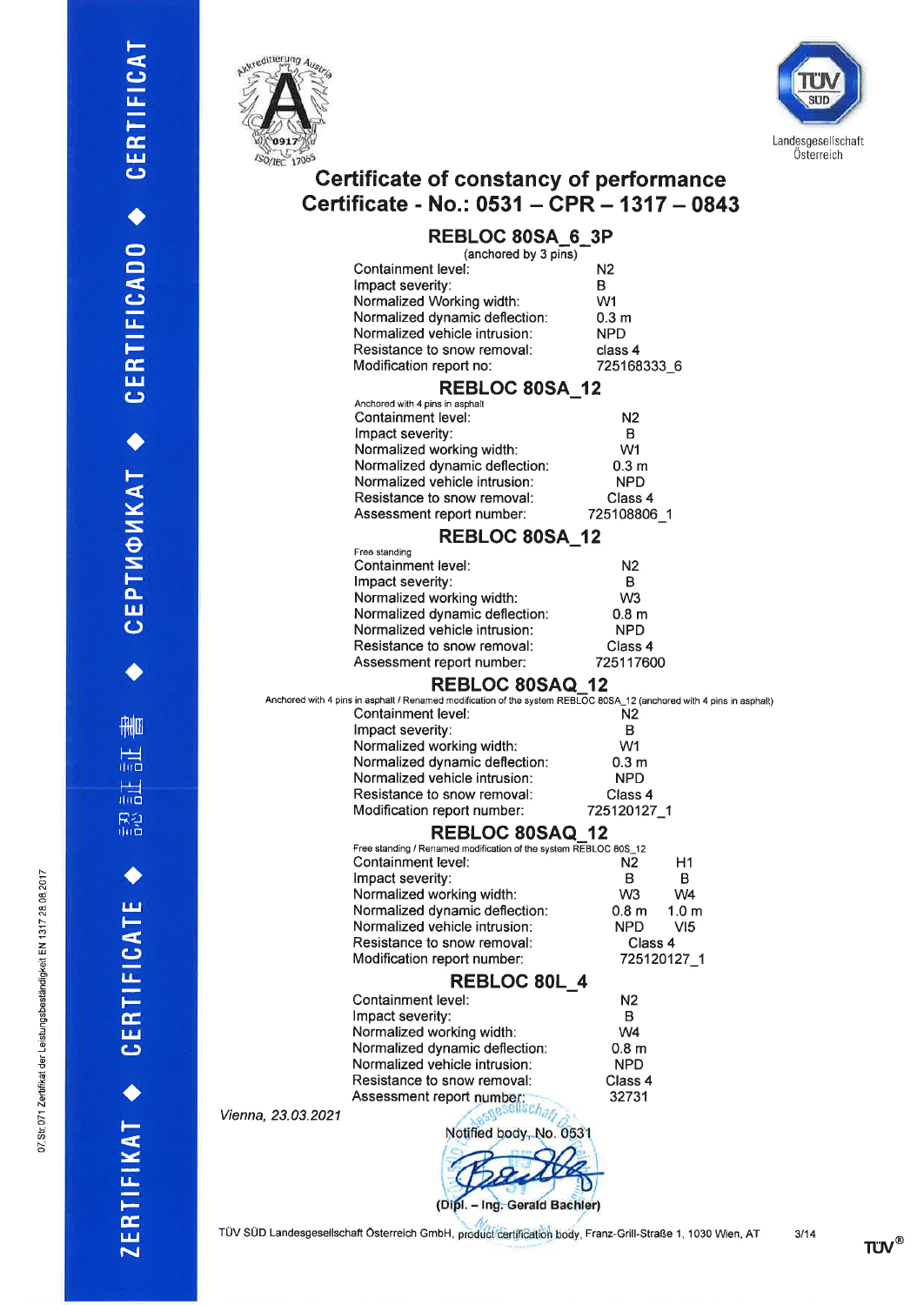

t-

 $\mathbf \omega$ lJ-

=E l¿¡  $\mathbf{\mathsf{c}}$ 

 $\blacklozenge$ o  $\overline{\bullet}$ 

 $\mathbf \omega$  $\mathbf{u}_\perp$ Ë E l¡J  $\mathbf \omega$ 

a

F-Y S  $\vec{\Theta}$ S F o-IJJ (J

 $\blacklozenge$ 

flill and the set of the set of the set of the set of the set of the set of the set of the set of the set of the set of the set of the set of the set of the set of the set of the set of the set of the set of the set of the

|<br>| ilid

 $\frac{1}{\ln d}$ 

ra<br>Ra

a

t¡J h-

CJ  $\mathbf{u}_-$ F i<br>Lu  $\mathbf \omega$ 

a

Vienna,

l-

- <u>іт</u>

ZER



# Certificate of constancy of performance Certificate - No.: 0531 – CPR – 1317 – 0843

|                                               | <b>REBLOC 80L 8</b><br>This system is a renamed modification based on REBLOC 80 8                  |                                            |                         |                         |                           |
|-----------------------------------------------|----------------------------------------------------------------------------------------------------|--------------------------------------------|-------------------------|-------------------------|---------------------------|
|                                               | Containment level:                                                                                 |                                            | H1                      |                         |                           |
|                                               | Impact severity:                                                                                   |                                            | в                       |                         |                           |
|                                               | Normalized working width:                                                                          |                                            | W <sub>5</sub>          |                         |                           |
|                                               | Normalized dynamic deflection:                                                                     |                                            | 0.8 <sub>m</sub>        |                         |                           |
|                                               | Normalized vehicle intrusion:                                                                      |                                            | VI4                     |                         |                           |
|                                               | Resistance to snow removal:                                                                        |                                            | Class 4                 |                         |                           |
|                                               | Assessment report number:                                                                          |                                            | 56903_1_Rev1            |                         |                           |
|                                               | <b>REBLOC 80 8</b>                                                                                 |                                            |                         |                         |                           |
|                                               | Containment level:                                                                                 | N2                                         | Η1                      | L1                      |                           |
|                                               | Impact severity:                                                                                   | В                                          | В                       | в                       |                           |
|                                               | Normalized working width:                                                                          | W <sub>3</sub>                             | W4                      | W4                      |                           |
|                                               | Normalized dynamic deflection: 0.5 m                                                               |                                            | 0.8 m                   | 0.8 <sub>m</sub>        |                           |
|                                               | Normalized vehicle intrusion:                                                                      | <b>NPD</b>                                 | VI4                     | VI4                     |                           |
|                                               | Resistance to snow removal:                                                                        |                                            | Class 4                 |                         |                           |
|                                               | Assessment report number:                                                                          |                                            | 27917_1_Rev1            |                         |                           |
|                                               | <b>REBLOC 80H 8</b>                                                                                |                                            |                         |                         |                           |
| Containment level:                            |                                                                                                    | H1<br>H <sub>2</sub>                       | N <sub>2</sub>          | L1                      | L2                        |
| Impact severity:<br>Normalized working width: |                                                                                                    | В<br>в<br>W <sub>4</sub><br>W <sub>5</sub> | в<br>W <sub>3</sub>     | в<br>W <sub>4</sub>     | В                         |
| Normalized dynamic deflection:                |                                                                                                    | 0.8 <sub>m</sub><br>1.1 $m$                | 0.5 <sub>m</sub>        |                         | W <sub>5</sub>            |
| Normalized vehicle intrusion:                 |                                                                                                    | VI 4<br>VI4                                | <b>NPD</b>              | 0.8 <sub>m</sub><br>VI4 | 1.1 <sub>m</sub><br>VI 4. |
| Resistance to snow removal:                   |                                                                                                    | Class 4                                    |                         | Class 4                 |                           |
| Assessment report number:                     |                                                                                                    | 21605 Rev2                                 |                         |                         |                           |
| Modification report number:                   |                                                                                                    |                                            |                         | 725145426 1             |                           |
|                                               | <b>REBLOC 80H 8LCS</b>                                                                             |                                            |                         |                         |                           |
|                                               |                                                                                                    |                                            |                         |                         |                           |
|                                               | Containment level:<br>Impact severity:                                                             |                                            | N2<br>в                 |                         |                           |
|                                               | Normalized working width:                                                                          |                                            | W <sub>3</sub>          |                         |                           |
|                                               | Normalized dynamic deflection:                                                                     |                                            | 0.3 <sub>m</sub>        |                         |                           |
|                                               | Normalized vehicle intrusion:                                                                      |                                            | <b>NPD</b>              |                         |                           |
|                                               | Resistance to snow removal:                                                                        |                                            | Class 4                 |                         |                           |
|                                               | Assessment report number:                                                                          |                                            | 725163700               |                         |                           |
|                                               | <b>REBLOC 80AS 8</b>                                                                               |                                            |                         |                         |                           |
|                                               | Containment level:                                                                                 |                                            | H <sub>2</sub>          |                         |                           |
|                                               | Impact severity:                                                                                   |                                            | в                       |                         |                           |
|                                               | Normalized working width:                                                                          |                                            | W <sub>3</sub>          |                         |                           |
|                                               | Normalized dynamic deflection:                                                                     |                                            | 0.5 <sub>m</sub>        |                         |                           |
|                                               | Normalized vehicle intrusion:                                                                      |                                            | VI3                     |                         |                           |
|                                               | Resistance to snow removal:                                                                        |                                            | Class 4                 |                         |                           |
|                                               | Assessment report number:                                                                          |                                            | 75629                   |                         |                           |
|                                               | <b>REBLOC 80AS 8</b>                                                                               |                                            |                         |                         |                           |
|                                               | Modification of the system 80AS_8: anchoring with 4 piled anchor pins in asphalt instead of gravel |                                            |                         |                         |                           |
|                                               | Containment level:                                                                                 |                                            | Н2                      |                         |                           |
|                                               | Impact severity:                                                                                   |                                            | B                       |                         |                           |
|                                               | Normalized working width:                                                                          |                                            | W <sub>3</sub>          |                         |                           |
|                                               | Normalized dynamic deflection:<br>Normalized vehicle intrusion:                                    |                                            | 0.5 <sub>m</sub><br>VI3 |                         |                           |
|                                               | Resistance to snow removal:                                                                        |                                            | Class 4                 |                         |                           |
|                                               | Assessment report number:                                                                          |                                            | 725137787               |                         |                           |
|                                               | $s$ ellsc $n_{\sigma}$                                                                             |                                            |                         |                         |                           |
| enna, 23.03.2021                              | Notified body, No. 0531                                                                            |                                            |                         |                         |                           |
|                                               |                                                                                                    |                                            |                         |                         |                           |
|                                               |                                                                                                    |                                            |                         |                         |                           |
|                                               | (Dipl. - Ing. Gerald Bachler)                                                                      |                                            |                         |                         |                           |

TÜV SÜD Landesgesellschaft Österreich GmbH, product certification body, Franz-Grill-Straße 1, 1030 Wien, AT 4/14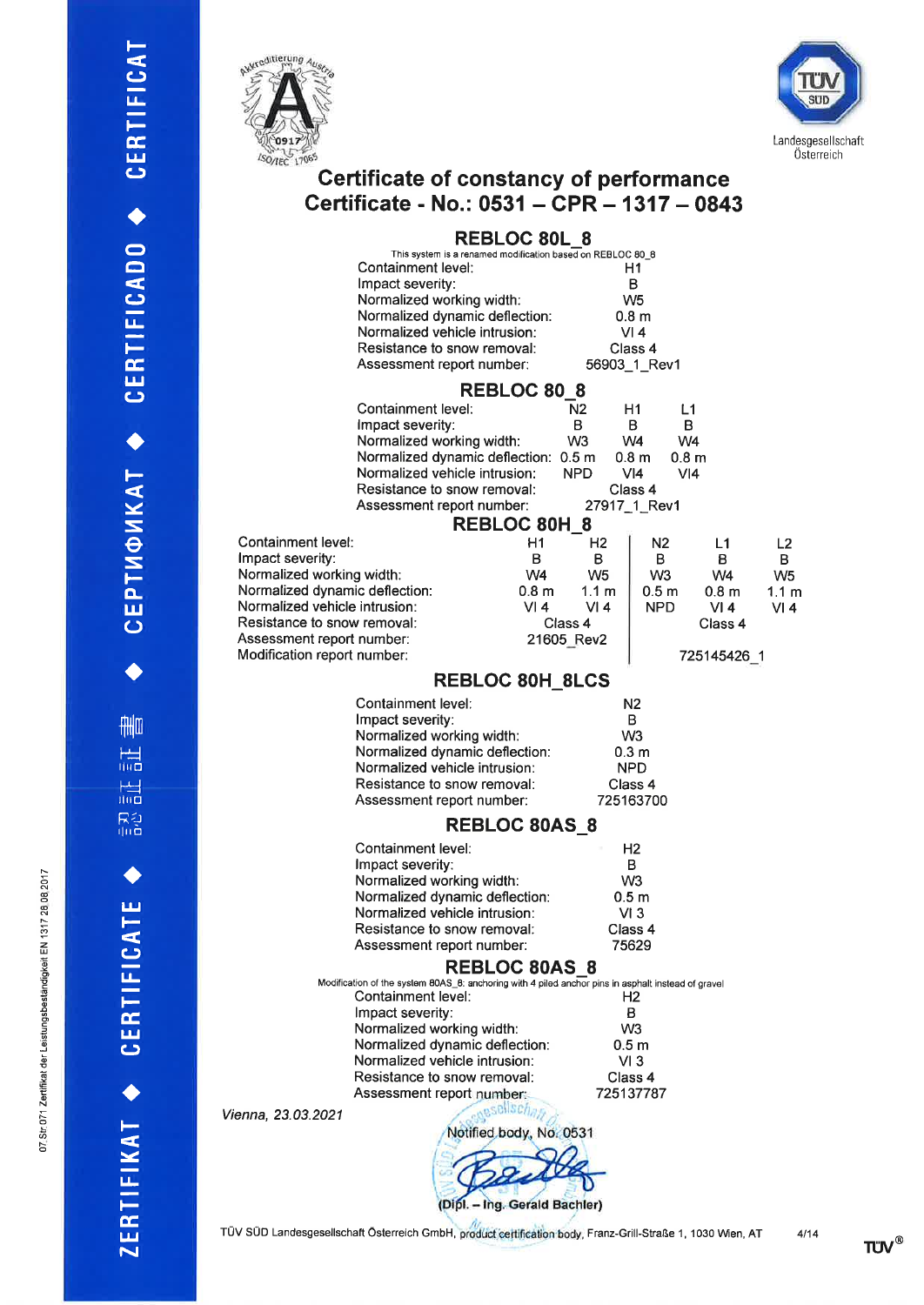$\blacklozenge$ 

AHO

 $\frac{1}{100}$ 

 $\frac{1}{100}$  $R_0^2$ 

CEPTMOMKAT ◆ CERTIFICADO ◆ CERTIFICAT





# Certificate of constancy of performance<br>Certificate - No.: 0531 - CPR - 1317 - 0843

| <b>REBLOC 80X 8</b>                                                                                                        |                        |  |
|----------------------------------------------------------------------------------------------------------------------------|------------------------|--|
| Containment level:                                                                                                         | Н2                     |  |
| Impact severity:                                                                                                           | B                      |  |
| Normalized working width:                                                                                                  | W <sub>4</sub>         |  |
| Normalized dynamic deflection:<br>Normalized vehicle intrusion:                                                            | 0.7 <sub>m</sub>       |  |
| Resistance to snow removal:                                                                                                | VI3<br>Class 4         |  |
| Assessment report number:                                                                                                  | 725148521_1            |  |
|                                                                                                                            |                        |  |
| <b>REBLOC 80XA 8</b>                                                                                                       |                        |  |
| Containment level:<br>Impact severity:                                                                                     | N2<br>B                |  |
| Normalized working width:                                                                                                  | W <sub>3</sub>         |  |
| Normalized dynamic deflection: [m]                                                                                         | 0,5                    |  |
| Normalized vehicle intrusion:                                                                                              | NPD                    |  |
| Resistance to snow removal: [KI./cl.]                                                                                      | 4                      |  |
| Assessment report number:                                                                                                  | 725167093 1            |  |
| Modification report number:                                                                                                |                        |  |
| Parent system:                                                                                                             |                        |  |
| REBLOC 80XA_8_3A                                                                                                           |                        |  |
| <b>Containment level:</b>                                                                                                  | H2                     |  |
| Impact severity:                                                                                                           | в                      |  |
| Normalized working width:                                                                                                  | W <sub>2</sub>         |  |
| Normalized dynamic deflection:                                                                                             | 0.3 <sub>m</sub>       |  |
| Normalized vehicle intrusion:                                                                                              | VI <sub>2</sub>        |  |
| Resistance to snow removal:                                                                                                | Class 4<br>725150500_2 |  |
| Assessment report number:                                                                                                  |                        |  |
| REBLOC 80XA 8 6A                                                                                                           |                        |  |
| This safety barrier is a changed version of REBLOC 80XA_8_3A, intended for double sided application.<br>Containment level: | H2                     |  |
| Impact severity:                                                                                                           | B                      |  |
| Normalized working width:                                                                                                  | W <sub>2</sub>         |  |
| Normalized dynamic deflection:                                                                                             | 0.3 <sub>m</sub>       |  |
| Normalized vehicle intrusion:                                                                                              | VI <sub>2</sub>        |  |
| Resistance to snow removal:                                                                                                | Class 4                |  |
| Modification report number:                                                                                                | 725155013              |  |
| REBLOC 80XA 8 10A                                                                                                          |                        |  |
| Containment level:                                                                                                         | H <sub>2</sub>         |  |
| Impact severity:                                                                                                           | в                      |  |
| Normalized working width:                                                                                                  | W1                     |  |
| Normalized dynamic deflection:<br>Normalized vehicle intrusion:                                                            | 0.0 m<br>VI1           |  |
| Resistance to snow removal:                                                                                                | Class 4                |  |
| Modification report number:                                                                                                | 725168333_8            |  |
| <b>REBLOC 80XA 8 3P</b>                                                                                                    |                        |  |
| Containment level:                                                                                                         | H2                     |  |
| Impact severity:                                                                                                           | в                      |  |
| Normalized working width:                                                                                                  | W <sub>2</sub>         |  |
| Normalized dynamic deflection:                                                                                             | 0.3 <sub>m</sub>       |  |
| Normalized vehicle intrusion:                                                                                              | VI3                    |  |
| Resistance to snow removal:                                                                                                | Class 4                |  |
| Assessment report number:                                                                                                  | 725150500_1            |  |
| <sub>o</sub> sellsch<br>3.2021                                                                                             |                        |  |
| Notified body, No. 0531                                                                                                    |                        |  |
|                                                                                                                            |                        |  |
|                                                                                                                            |                        |  |

(Dipl. - Ing. Gerald Bachler)

Vienna, 23.03.

TÜV SÜD Landesgesellschaft Österreich GmbH, product certification body, Franz-Grill-Straße 1, 1030 Wien, AT

**TÜV®**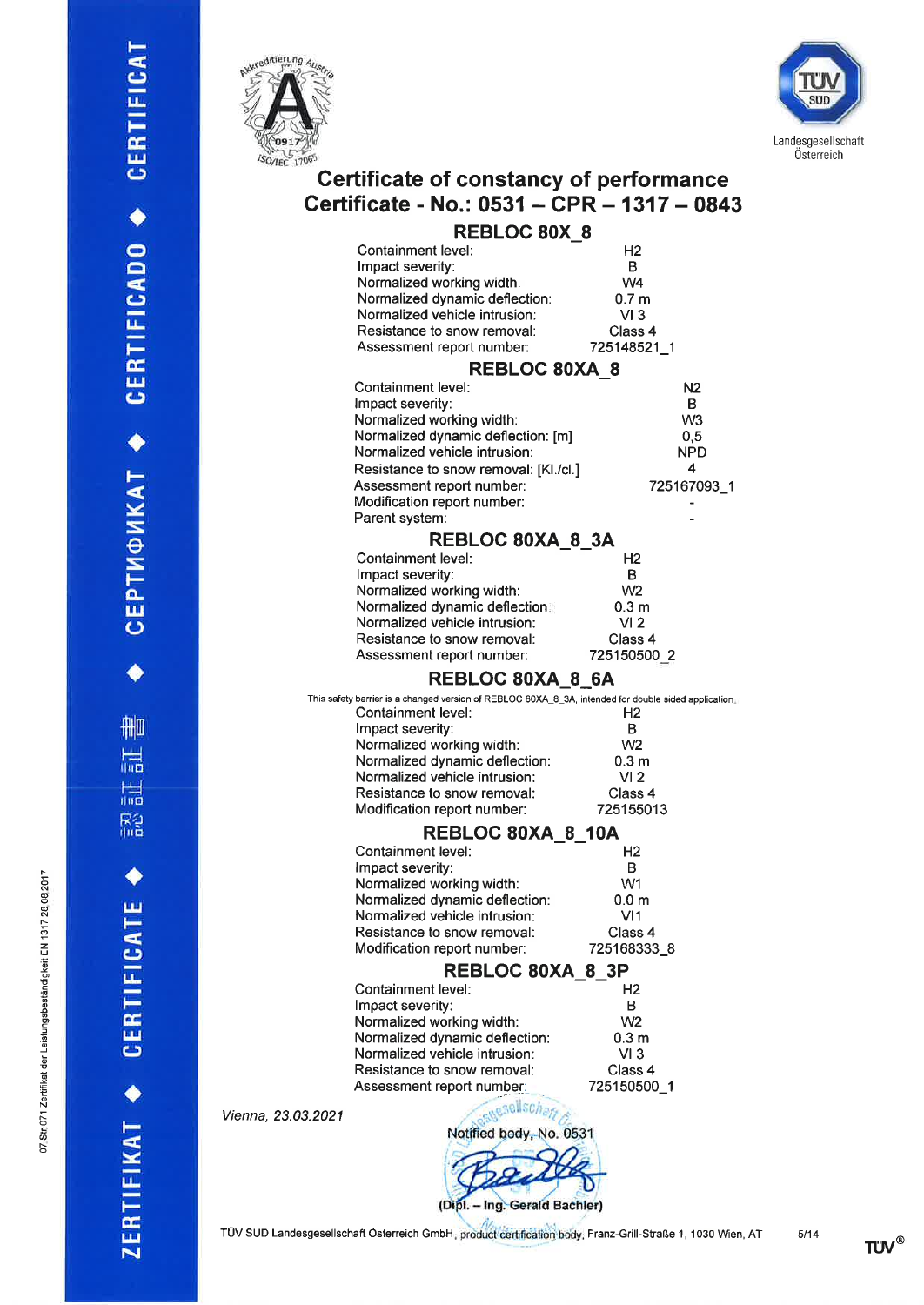N o ô,1 @o c; N N

ngsbeständigkeit EN 1

rat der Leis

071 Zer

Ø ño



1-

 $\mathbf \omega$  $\mathbf{u}_1$ Ë É, l¿J  $\mathsf{c}$ 

a o  $\Rightarrow$  $\tilde{\bm{\omega}}$ E

t-É, l¡J CJ

a

t-

Y S  $\vec{e}$ S F ot¡l  $\bm{\mathsf{\omega}}$ 

 $\blacklozenge$ 

flilm

r<br>llic

r<br>tin<mark>o</mark>

ra<br>Ra

a

t¿J l-

 $\mathbf \omega$  $\blacksquare$ 

F- É, t¿J  $\mathbf \omega$ 

 $\blacklozenge$ 

t-

 tÀ

 $Z$ ER



# Certificate of constancy of performance Certificate - No.: 0531 - CPR - 1317 - 0843

#### REBLOC SOXA 8 6P

| This safety barrier is a changed version of REBLOC 80XA_8_3P, intended for double sided application |                  |
|-----------------------------------------------------------------------------------------------------|------------------|
| Containment level:                                                                                  | H <sub>2</sub>   |
| Impact severity:                                                                                    |                  |
| Normalized working width:                                                                           | W <sub>2</sub>   |
| Normalized dynamic deflection:                                                                      | 0.3 <sub>m</sub> |
| Normalized vehicle intrusion:                                                                       | VI3              |
| Resistance to snow removal:                                                                         | Class 4          |
| Modification report number:                                                                         | 725155013        |
|                                                                                                     |                  |

## REBLOC 80XAS\_8\_10F

| Containment level:             | H <sub>2</sub>   |
|--------------------------------|------------------|
| Impact severity:               | в                |
| Normalized working width:      | W <sub>2</sub>   |
| Normalized dynamic deflection: | 0.2 <sub>m</sub> |
| Normalized vehicle intrusion:  | VI <sub>2</sub>  |
| Resistance to snow removal:    | Class 4          |
| Assessment report number:      | 93227            |
|                                |                  |

#### REBLOC 80XAS 8 10P

| This system is a modification based on REBLOC $\overline{80}$ XAS $\overline{8}$ on Concrete/Asphalt |                  |
|------------------------------------------------------------------------------------------------------|------------------|
| Containment level:                                                                                   | H <sub>2</sub>   |
| Impact severity:                                                                                     | в                |
| Normalized working width:                                                                            | W <sub>2</sub>   |
| Normalized dynamic deflection:                                                                       | 0.2 <sub>m</sub> |
| Normalized vehicle intrusion:                                                                        | VI <sub>2</sub>  |
| Resistance to snow removal:                                                                          | Class 4          |
| Modification report number:                                                                          | 725117216        |
|                                                                                                      |                  |

#### REBLOC 80XAS 8 3P

| This system is a modification based on REBLOC 80XAS_8_10P |                  |
|-----------------------------------------------------------|------------------|
| Containment level:                                        | H <sub>2</sub>   |
| Impact severity:                                          | в                |
| Normalized working width:                                 | W <sub>2</sub>   |
| Normalized dynamic deflection:                            | 0.3 <sub>m</sub> |
| Normalized vehicle intrusion:                             | VI3              |
| Resistance to snow removal:                               | Class 4          |
| Modification report number:                               | 725163699        |
|                                                           |                  |

#### REBLOC 80XAS 8 6P

| This system is a modification based on REBLOC 80XAS 8 10P |                  |
|-----------------------------------------------------------|------------------|
| Containment level:                                        | Н2               |
| Impact severity:                                          | в                |
| Normalized working width:                                 | W <sub>2</sub>   |
| Normalized dynamic deflection:                            | 0.3 <sub>m</sub> |
| Normalized vehicle intrusion:                             | VI3              |
| Resistance to snow removal:                               | Class 4          |
| Modification report number:                               | 725163699<br>-1  |
|                                                           |                  |

#### REBLOC 80XAS 8 3A

| This system is a modification based on REBLOC 80XAS 8 10P<br>H <sub>2</sub> |
|-----------------------------------------------------------------------------|
|                                                                             |
|                                                                             |
| R                                                                           |
| W <sub>2</sub>                                                              |
| 0.3 <sub>m</sub>                                                            |
| VI <sub>2</sub>                                                             |
| Class 4                                                                     |
| 725163699<br>A                                                              |
|                                                                             |

Vienna, 23.03.2021

Notified body, No. 0531

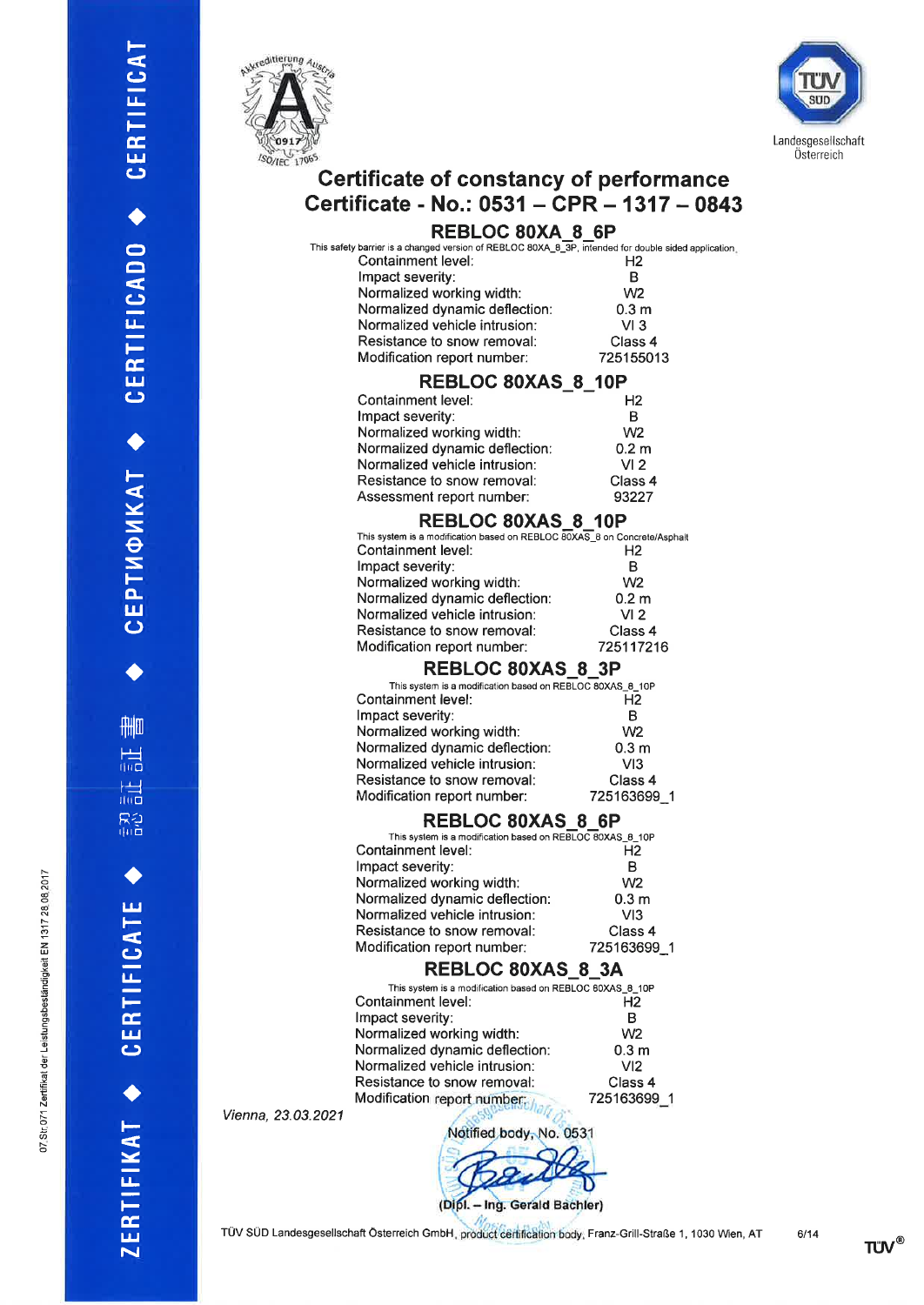`<br>⊡ indigkei

igsbest

at der Leisl

o71 Zertii

Ø ño



l-

 $\mathbf \omega$ l¡- Ë É, t¿¡  $\mathbf \omega$ 

a o  $\bar{\mathbf{\Omega}}$ 

 $\mathbf \omega$ l¿-

 $\frac{\alpha}{\Box}$  $\mathbf \omega$ 

 $\blacklozenge$ 

l-

Y S  $\vec{e}$ S to-لسا<br>ت

 $\blacklozenge$ 

f<del>il</del>l

<mark>rid</mark><br>Ind

r<br>lilo

rk<br>Flic

a

t¿J t-

 $\mathbf{\mathsf{c}}$  $\mathbf{u}_\perp$ 

E= t¿¡  $\mathbf \omega$ 

a

t-

 l¿- F E  $\mathbf{t}$ 



# Certificate of constancy of performance Certificate - No.: 0531 - CPR - 1317 - 0843

#### REBLOC 80XAS 8 6A

| This system is a modification based on REBLOC 80XAS_8_10P<br>Containment level:<br>Impact severity:<br>Normalized working width:<br>Normalized dynamic deflection:<br>Normalized vehicle intrusion:<br>Resistance to snow removal:<br>Modification report number:                                                                                                                                                                                                                                                                                                                 | Н2<br>в<br>W <sub>2</sub><br>0.3 <sub>m</sub><br>VI2<br>Class 4<br>725163699 1                                                                     |                                                                          |
|-----------------------------------------------------------------------------------------------------------------------------------------------------------------------------------------------------------------------------------------------------------------------------------------------------------------------------------------------------------------------------------------------------------------------------------------------------------------------------------------------------------------------------------------------------------------------------------|----------------------------------------------------------------------------------------------------------------------------------------------------|--------------------------------------------------------------------------|
| REBLOC 80XAS_8_4P                                                                                                                                                                                                                                                                                                                                                                                                                                                                                                                                                                 |                                                                                                                                                    |                                                                          |
| This system is a modification based on REBLOC 80XAS_8 and REBLOC 80AS_8 with 4 anchor pins<br>Containment level:<br>Impact severity:<br>Normalized working width:<br>Normalized dynamic deflection:<br>Normalized vehicle intrusion:<br>Resistance to snow removal:<br>Modification report number:                                                                                                                                                                                                                                                                                | H <sub>2</sub><br>B<br>W <sub>3</sub><br>0.5 <sub>m</sub><br>VI3<br>Class 4<br>725115356 1                                                         |                                                                          |
|                                                                                                                                                                                                                                                                                                                                                                                                                                                                                                                                                                                   | <b>REBLOC 80XAS 8</b>                                                                                                                              |                                                                          |
| Containment level:<br>Impact severity:<br>Normalized working width:<br>Normalized dynamic deflection: [m]<br>Normalized vehicle intrusion:<br>Resistance to snow removal: [KI./cl.]<br>Assessment report number:<br>Modification report number:<br>Parent system:<br><b>REBLOC 80XAS 8</b><br>Free standing - without anchoring; modification based on REBLOC 80XAS_8_10P<br>Containment level:<br>Impact severity:<br>Normalized working width:<br>Normalized dynamic deflection:<br>Normalized vehicle intrusion:<br>Resistance to snow removal:<br>Modification report number: | N2<br>в<br>W <sub>3</sub><br>0,5<br><b>KLF</b><br>4<br>725167093_2<br>H <sub>2</sub><br>в<br>W4<br>0.7 <sub>m</sub><br>VI3<br>Class 4<br>725153079 | H2<br>в<br>W4<br>0,7<br><b>KLF</b><br>4<br>Ξ<br>725153079<br>80XAS_8_10F |
| <b>REBLOC 80XW 8</b>                                                                                                                                                                                                                                                                                                                                                                                                                                                                                                                                                              |                                                                                                                                                    |                                                                          |
| Containment level:<br>Impact severity:<br>Normalized working width:<br>Normalized dynamic deflection:<br>Normalized vehicle intrusion:<br>Resistance to snow removal:<br>Assessment report number:                                                                                                                                                                                                                                                                                                                                                                                | H2<br>В<br>W1<br>0.0 <sub>m</sub><br>VI1<br>Class 4<br>725148521_2                                                                                 |                                                                          |

Vienna, 23.03.2021



TÜV SÜD Landesgesellschaft Österreich GmbH, product certification body, Franz-Grill-Straße 1, 1030 Wien, AT 7/14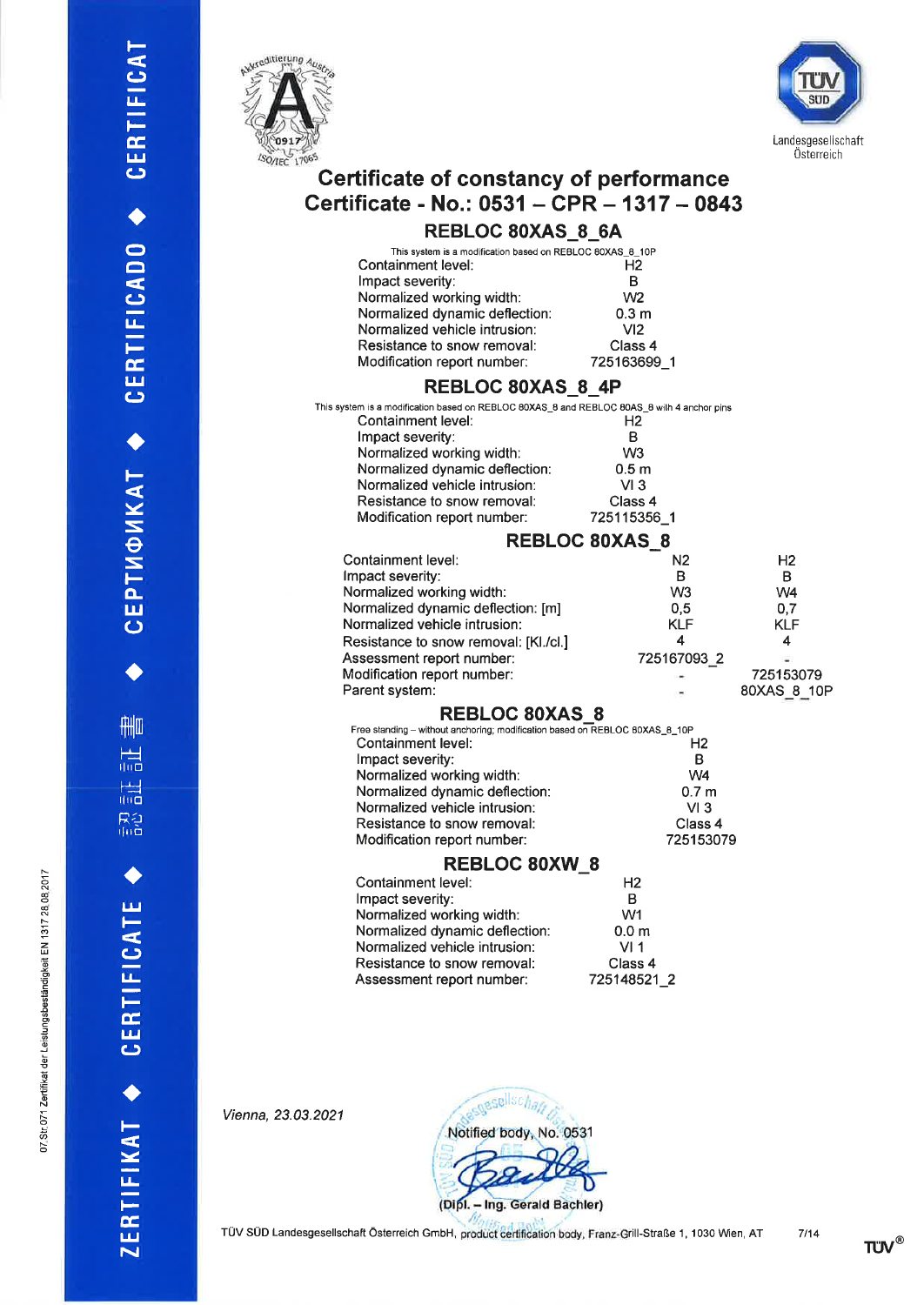**2017** 7 28.08

.<br>⊡

o .9o g

.071 Zertrikat der Leistungsbes

Ø. N o



t-

 $\mathbf \omega$ lJ-F E l¿J (J

t

o  $\blacksquare$ 

 $\bm{\mathsf{\omega}}$ lJ-F É,  $\mathbf{u}$ CJ

 $\blacklozenge$ 

t-- Y S  $\vec{\Theta}$ S ] o- $\mathbf{\overline{u}}$ 

 $\blacklozenge$ 

film

|<br>|ind

|<br>Filip

لاج<br>Trib

a

 $\frac{11}{1}$ 

 $\mathbf \omega$ l¡- F É l4¡  $\mathbf \omega$ 

 $\blacklozenge$ 

F

 l¿-

=E l¡l N



# Certificate of constancy of performance Certificate - No.: 0531 - CPR - 1317 - 0843

| <b>REBLOC 84XEA 8</b> |  |  |
|-----------------------|--|--|
| H <sub>2</sub>        |  |  |
| в                     |  |  |
| W <sub>1</sub>        |  |  |
| 0.0 <sub>m</sub>      |  |  |
| VI3                   |  |  |
| Class 4               |  |  |
| 40550 Rev             |  |  |
|                       |  |  |

#### REBLOC 84XEAL\_8

| embedded                       |                  |
|--------------------------------|------------------|
| Containment level:             | H <sub>2</sub>   |
| Impact severity:               | в                |
| Normalized working width:      | W1               |
| Normalized dynamic deflection: | 0.0 <sub>m</sub> |
| Normalized vehicle intrusion:  | VI <sub>2</sub>  |
| Resistance to snow removal:    | Class 4          |
| Assessment report number:      | 71376            |
| DEDI OC OAVEAI                 |                  |

| <b>REBLOC 84XEAL 8</b>                                                     |                  |  |
|----------------------------------------------------------------------------|------------------|--|
| Free standing - without embedment; modification on the base of REBLOC 80 8 |                  |  |
| Containment level:                                                         | N2               |  |
| Impact severity:                                                           | в                |  |
| Normalized working width:                                                  | W <sub>3</sub>   |  |
| Normalized dynamic deflection:                                             | 0.5 <sub>m</sub> |  |
| Normalized vehicle intrusion:                                              | <b>NPD</b>       |  |
| Resistance to snow removal:                                                | Class 4          |  |
| Modification report number:                                                | 725145426 4      |  |
|                                                                            |                  |  |

#### REBLOC 84XEAL\_8

| Embedded, modification for system heights from 80 to 120 |  |  |
|----------------------------------------------------------|--|--|
|                                                          |  |  |
| H <sub>2</sub>                                           |  |  |
| в                                                        |  |  |
| W1                                                       |  |  |
| 0.0 <sub>m</sub>                                         |  |  |
| VI 2                                                     |  |  |
| class 4                                                  |  |  |
| 725168333 3                                              |  |  |
|                                                          |  |  |

#### REBLOC 84XEA.3\_8

|         | embedded                                                                   |                  |  |
|---------|----------------------------------------------------------------------------|------------------|--|
|         | Containment level:                                                         | H2               |  |
|         | Impact severity:                                                           | в                |  |
|         | Normalized working width:                                                  | W1               |  |
|         | Normalized dynamic deflection:                                             | 0.2 <sub>m</sub> |  |
|         | Normalized vehicle intrusion:                                              | VI 3             |  |
|         | Resistance to snow removal:                                                | Class 4          |  |
|         | Assessment report number:                                                  | 725150289 1      |  |
|         | <b>REBLOC 84XEA.3 8</b>                                                    |                  |  |
|         | Free standing - without embedment; modification on the base of REBLOC 80_8 |                  |  |
|         | Containment level:                                                         | N <sub>2</sub>   |  |
|         | Impact severity:                                                           | в                |  |
|         | Normalized working width:                                                  | W3               |  |
|         | Normalized dynamic deflection:                                             | 0.5 <sub>m</sub> |  |
|         | Normalized vehicle intrusion:                                              | <b>NPD</b>       |  |
|         | Resistance to snow removal:                                                | Class 4          |  |
|         | Modification report number:                                                | 725150289 2      |  |
| 03.2021 |                                                                            |                  |  |

Vienna, 23.

Notified body, No. 0531

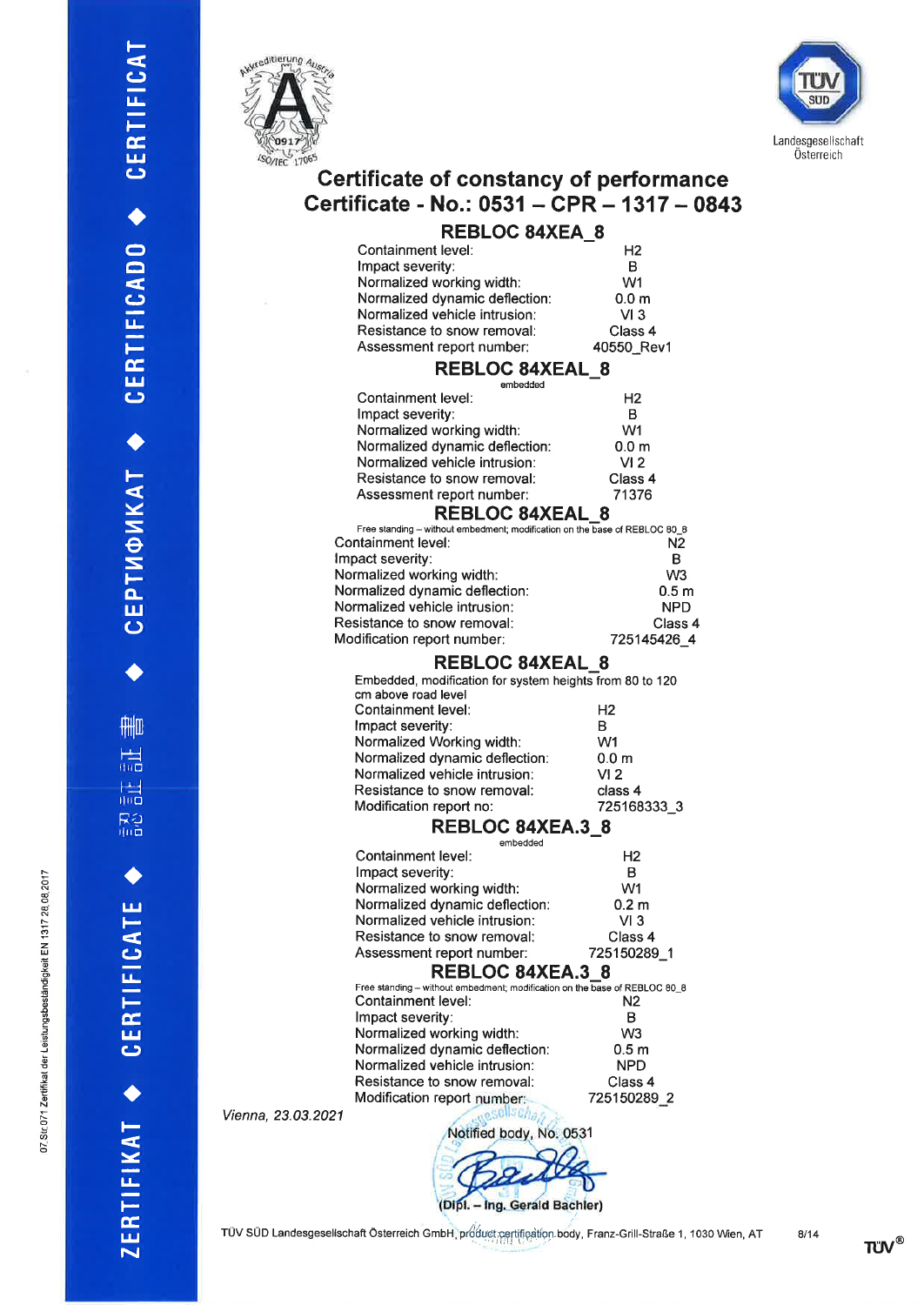CEPTMOMKAT ◆ CERTIFICADO ◆ CERTIFICAT

**AHIO** 

温

認証

CERTIFICATE

ZERTIFIKAT





# **Certificate of constancy of performance** Certificate - No.: 0531 - CPR - 1317 - 0843

## **REBLOC 92XES 8**

| Containment level:             | Н2               |
|--------------------------------|------------------|
| Impact severity:               | R                |
| Normalized working width:      | W <sub>2</sub>   |
| Normalized dynamic deflection: | 0.2 <sub>m</sub> |
| Normalized vehicle intrusion:  | VI <sub>2</sub>  |
| Resistance to snow removal:    | Class 4          |
| Assessment report number:      | 725134760 2      |

#### **REBLOC 85BF 8**

| Containment level:             | H <sub>2</sub>   |
|--------------------------------|------------------|
| Impact severity:               | в                |
| Normalized working width:      | W <sub>5</sub>   |
| Normalized dynamic deflection: | 0.1 <sub>m</sub> |
| Normalized vehicle intrusion:  | VI 1             |
| Resistance to snow removal:    | Class 4          |
| Assessment report number:      | 40552 Rev1       |

## REBLOC 100H 2

| Containment level:             | H <sub>3</sub>   |
|--------------------------------|------------------|
| mpact severity:                | в                |
| Vormalized working width:      | W <sub>6</sub>   |
| Normalized dynamic deflection: | 1.2 <sub>m</sub> |
| Normalized vehicle intrusion:  | VI <sub>9</sub>  |
| Resistance to snow removal:    | Class 4          |
| Assessment report number:      | 19887            |

#### REBLOC 100H 3

| This system is a renamed modification based on REBLOC 100H_2 |                  |
|--------------------------------------------------------------|------------------|
| Containment level:                                           | H3               |
| mpact severity:                                              | в                |
| Normalized working width:                                    | W <sub>6</sub>   |
| Normalized dynamic deflection:                               | 1.2 <sub>m</sub> |
| Normalized vehicle intrusion:                                | VI <sub>9</sub>  |
| Resistance to snow removal:                                  | Class 4          |
| Modification report number:                                  | 725081492        |
|                                                              |                  |

#### REBLOC 100H 4

| This system is a renamed modification based on REBLOC 100H_2 |                  |
|--------------------------------------------------------------|------------------|
| Containment level:                                           | H3               |
| Impact severity:                                             | в                |
| Normalized working width:                                    | W <sub>6</sub>   |
| Normalized dynamic deflection:                               | 1.2 <sub>m</sub> |
| Normalized vehicle intrusion:                                | VI <sub>9</sub>  |
| Resistance to snow removal:                                  | Class 4          |
| Modification report number:                                  | 725081492        |

#### **REBLOC 100\_2**

| Containment level:             | H <sub>2</sub>   |
|--------------------------------|------------------|
| Impact severity:               | B                |
| Normalized working width:      | W <sub>5</sub>   |
| Normalized dynamic deflection: | 0.9 <sub>m</sub> |
| Normalized vehicle intrusion:  | VI <sub>5</sub>  |
| Resistance to snow removal:    | Class 4          |
| Assessment report number:      | 27925 Rev01      |

Vienna, 23.03.2021

ľ

> asyssellsch Notified body, No. 0531 (Dipl. - Ing. Gerald Bachler)

TÜV SÜD Landesgesellschaft Österreich GmbH, product certification body, Franz-Grill-Straße 1, 1030 Wien, AT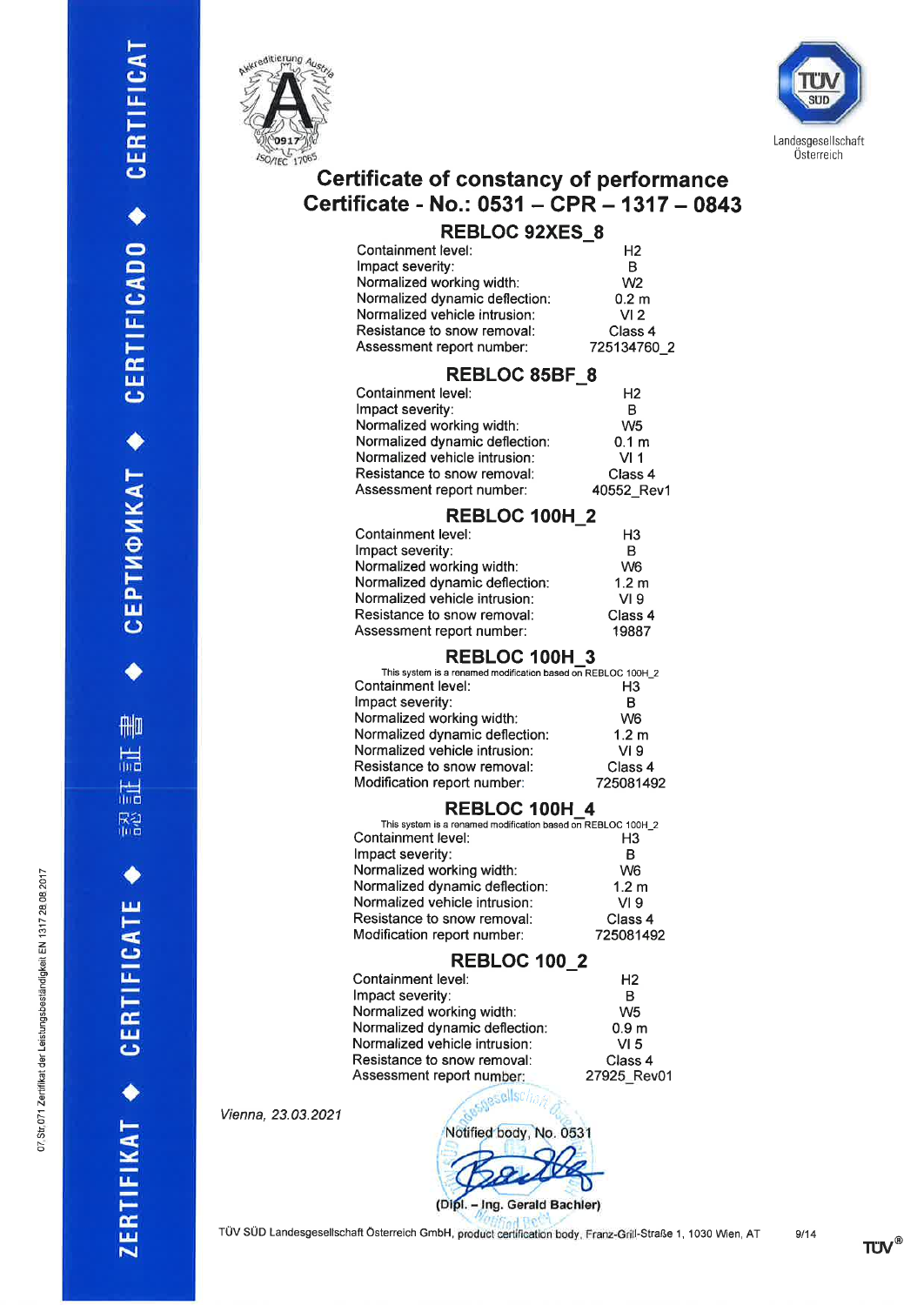N oq 7 28 08

.<br>W

tändigkei oþ eistungs

071 Zertifikat der

Ø. N



F

 $\mathbf \omega$ E

t-É, t¿¡  $\mathbf \omega$ 

 $\blacklozenge$ 

 $\bigcirc$  $\bar{\mathbf{\Theta}}$ 

 $\mathbf \omega$ lJ-F E t¿¡ (J

I

l-

Y S  $\vec{e}$ S to-  $\mathbf{J}$ 

 $\ddot{\bullet}$ 

fllm

r<br>Till

r<br>lilo

l-Á-J rlilo

 $\blacklozenge$ 

t¿¡ F

(J lJ-

 $\frac{1}{2}$  $\overline{\mathbf{5}}$ 

 $\blacklozenge$ 

l-

 lJ-F E llJ  $\overline{\phantom{a}}$ 



# Gertificate of constancy of performance Certificate - No.: 0531 - CPR - 1317 - 0843

# REBLOC 100\_3

| This system is a renamed modification based on REBLOC 100_2<br>Containment level:<br>Impact severity:<br>Normalized working width:<br>Normalized dynamic deflection:<br>Normalized vehicle intrusion:<br>Resistance to snow removal:<br>Modification report number: | H2<br>B<br>W <sub>5</sub><br>0.9 m<br>VI 5<br>Class 4<br>725115356_3 |  |
|---------------------------------------------------------------------------------------------------------------------------------------------------------------------------------------------------------------------------------------------------------------------|----------------------------------------------------------------------|--|
| <b>REBLOC 100 4</b><br>This system is a renamed modification based on REBLOC 100_2                                                                                                                                                                                  |                                                                      |  |
| Containment level:                                                                                                                                                                                                                                                  | Н2                                                                   |  |
|                                                                                                                                                                                                                                                                     | в                                                                    |  |
| Impact severity:                                                                                                                                                                                                                                                    | W5                                                                   |  |
| Normalized working width:                                                                                                                                                                                                                                           |                                                                      |  |
| Normalized dynamic deflection:                                                                                                                                                                                                                                      | 0.9 m                                                                |  |
| Normalized vehicle intrusion:                                                                                                                                                                                                                                       | VI 5                                                                 |  |
| Resistance to snow removal:                                                                                                                                                                                                                                         | Class 4                                                              |  |
| Modification report number:                                                                                                                                                                                                                                         | 725115356 3                                                          |  |
| <b>REBLOC 100 8</b>                                                                                                                                                                                                                                                 |                                                                      |  |
| Containment level:                                                                                                                                                                                                                                                  | Н2<br>H4b                                                            |  |
| Impact severity:                                                                                                                                                                                                                                                    | B<br>в                                                               |  |
| Normalized working width:                                                                                                                                                                                                                                           | W <sub>5</sub><br>W <sub>6</sub>                                     |  |
| Normalized dynamic deflection:                                                                                                                                                                                                                                      | 1.0 m<br>1.4 m                                                       |  |
| Normalized vehicle intrusion:                                                                                                                                                                                                                                       | VI5<br>VI9                                                           |  |
| Resistance to snow removal:                                                                                                                                                                                                                                         | Class 4 Class 4                                                      |  |
| Report number:                                                                                                                                                                                                                                                      | Assessment: 27917_2_rev1                                             |  |
| <b>REBLOC 100_8EG Emergency Gate</b>                                                                                                                                                                                                                                |                                                                      |  |
| This system is a renamed modification based on REBLOC 100 8                                                                                                                                                                                                         |                                                                      |  |
| Containment level:                                                                                                                                                                                                                                                  | Н2<br>H4b                                                            |  |
| Impact severity:                                                                                                                                                                                                                                                    | в<br>в                                                               |  |
| Normalized working width:                                                                                                                                                                                                                                           | W5<br>W <sub>6</sub>                                                 |  |
| Normalized dynamic deflection:                                                                                                                                                                                                                                      | 1.0 <sub>m</sub><br>1.4 <sub>m</sub>                                 |  |
| Normalized vehicle intrusion:                                                                                                                                                                                                                                       | VI5<br>VI9                                                           |  |
| Resistance to snow removal:                                                                                                                                                                                                                                         | Class 4 Class 4                                                      |  |
| Modification report number:                                                                                                                                                                                                                                         | 88514                                                                |  |
| <b>REBLOC 100L 8</b>                                                                                                                                                                                                                                                |                                                                      |  |
| Containment level:                                                                                                                                                                                                                                                  | H3                                                                   |  |
| Impact severity:                                                                                                                                                                                                                                                    | в                                                                    |  |
| Normalized working width:                                                                                                                                                                                                                                           | W5                                                                   |  |
| Normalized dynamic deflection:                                                                                                                                                                                                                                      | 1.0 <sub>m</sub>                                                     |  |
| Normalized vehicle intrusion:                                                                                                                                                                                                                                       | VI8                                                                  |  |
| Resistance to snow removal:                                                                                                                                                                                                                                         | Class 4                                                              |  |
| Assessment report number:                                                                                                                                                                                                                                           | 725114811                                                            |  |
| REBLOC 100L 6                                                                                                                                                                                                                                                       |                                                                      |  |
| This system is a modification based on REBLOC 100 8                                                                                                                                                                                                                 |                                                                      |  |
| Containment level:                                                                                                                                                                                                                                                  | Н2                                                                   |  |
| Impact severity:                                                                                                                                                                                                                                                    | B                                                                    |  |
| Normalized working width:                                                                                                                                                                                                                                           | W <sub>5</sub>                                                       |  |
| Normalized dynamic deflection:                                                                                                                                                                                                                                      | 1.0 <sub>m</sub>                                                     |  |
| Normalized vehicle intrusion:                                                                                                                                                                                                                                       | VI5                                                                  |  |
| Resistance to snow removal:                                                                                                                                                                                                                                         | Class 4                                                              |  |
| Assessment report number:                                                                                                                                                                                                                                           | 725168333 2                                                          |  |
|                                                                                                                                                                                                                                                                     |                                                                      |  |
| 121                                                                                                                                                                                                                                                                 |                                                                      |  |
| Notified body, No. 0531                                                                                                                                                                                                                                             |                                                                      |  |
|                                                                                                                                                                                                                                                                     |                                                                      |  |
|                                                                                                                                                                                                                                                                     |                                                                      |  |

H3 B W5 1.0 m  $V18$ Class 4

Mod:725122470

| <b>REBLOC 1001</b>                     |
|----------------------------------------|
| This system is a modification based on |
| Containment level:                     |
| Impact severity:                       |
| Normalized working width:              |
| Normalized dynamic deflection:         |
| Normalized vehicle intrusion:          |
| Doniatonan ta angus ramayali           |

Vienna, 23.03.20



TÜV SÜD Landesgesellschaft Österreich GmbH, product certification body, Franz-Grill-Straße 1, 1030 Wien, AT

10/14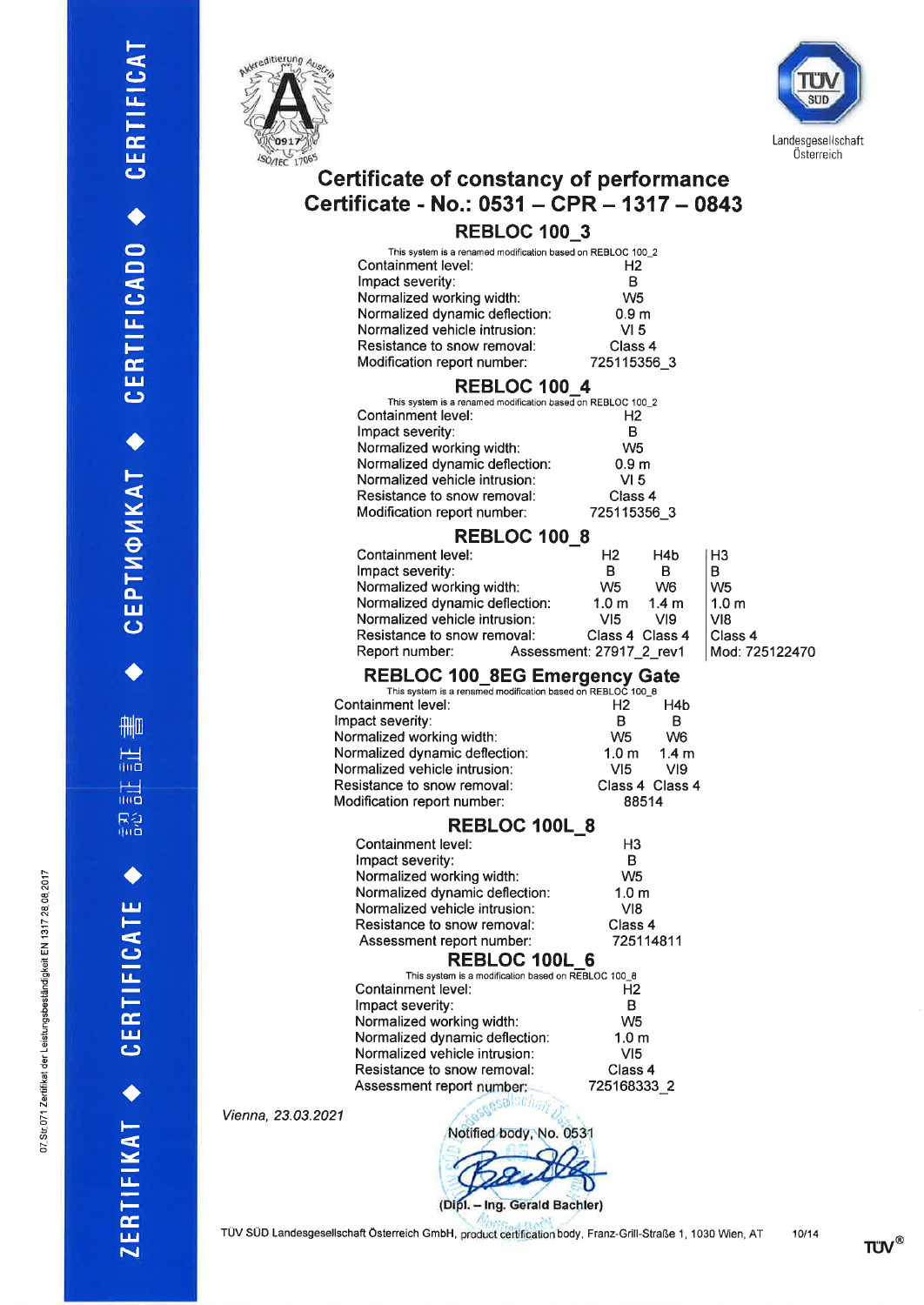CEPTMOMKAT ◆ CERTIFICADO ◆ CERTIFICAT

 $\bullet$ 

**THIO** 

温

認証

CERTIFICATE +

ZERTIFIKAT +

indigkeit EN 1

sbest

cat der Leistungs

o71 Zerti

Ø. N o





# Certificate of constancy of performance Certificate - No.: 0531 - CPR - 1317 - 0843

## REBLOC 100SF\_8

| H2: This system is a renamed modification based on REBLOC 100SFP_8: installation without position securing                    |                  |                  |
|-------------------------------------------------------------------------------------------------------------------------------|------------------|------------------|
| H4b: This system is a renamed modification based on REBLOC 100SFA_8: installation without position securing                   |                  |                  |
| Containment level:                                                                                                            | H <sub>2</sub>   | H4b              |
| Impact severity:                                                                                                              | в                | в                |
| Normalized working width:                                                                                                     | W <sub>3</sub>   | W5               |
| Normalized dynamic deflection:                                                                                                | 0.4 <sub>m</sub> | 1.1 <sub>m</sub> |
| Normalized vehicle intrusion:                                                                                                 | VI 1             | VI 8             |
| Resistance to snow removal:                                                                                                   | Class 4          | Class 4          |
| Modification report number:                                                                                                   | 725117217        | 88512            |
| <b>REBLOC 100SFS 8</b>                                                                                                        |                  |                  |
| H2: This system is a renamed modification based on REBLOC 100SFP_8: symmetric profile, installation without position securing |                  |                  |

| red the operative a renamed modification based on REDEOO T000FT_0. symmetric prome, matemation without position securing<br>H4b: This system is a renamed modification based on REBLOC 100SFA_8: symmetric profile, installation without position securing |                     |                  |                  |
|------------------------------------------------------------------------------------------------------------------------------------------------------------------------------------------------------------------------------------------------------------|---------------------|------------------|------------------|
| Containment level:                                                                                                                                                                                                                                         |                     | H <sub>2</sub>   | H4b              |
| Impact severity:                                                                                                                                                                                                                                           |                     | B                | B                |
| Normalized working width:                                                                                                                                                                                                                                  |                     | W4               | W <sub>5</sub>   |
| Normalized dynamic deflection:                                                                                                                                                                                                                             |                     | 0.4 <sub>m</sub> | 0.9 <sub>m</sub> |
| Normalized vehicle intrusion:                                                                                                                                                                                                                              |                     | VI1              | VI 8             |
| Resistance to snow removal:                                                                                                                                                                                                                                |                     | Class 4          | Class 4          |
| Modification report number:                                                                                                                                                                                                                                |                     | 725117217        | 69578            |
| REBLOC 110L 8                                                                                                                                                                                                                                              |                     |                  |                  |
| Containment level:                                                                                                                                                                                                                                         | H <sub>2</sub>      |                  |                  |
| Impact severity:                                                                                                                                                                                                                                           | B                   |                  |                  |
| Normalized working width:                                                                                                                                                                                                                                  | W <sub>5</sub>      |                  |                  |
| Normalized dynamic deflection:                                                                                                                                                                                                                             | 1.0 <sub>m</sub>    |                  |                  |
| Normalized vehicle intrusion:                                                                                                                                                                                                                              | VI4                 |                  |                  |
| Resistance to snow removal:                                                                                                                                                                                                                                | Class 4             |                  |                  |
| Assessment report number:                                                                                                                                                                                                                                  | 48309_Rev1          |                  |                  |
| <b>REBLOC 120 7.5</b>                                                                                                                                                                                                                                      |                     |                  |                  |
| Containment level:                                                                                                                                                                                                                                         | H4b                 |                  |                  |
| Impact severity:                                                                                                                                                                                                                                           | B                   |                  |                  |
| Normalized working width:                                                                                                                                                                                                                                  | W <sub>5</sub>      |                  |                  |
| Normalized dynamic deflection:                                                                                                                                                                                                                             | $1,0 \; \mathrm{m}$ |                  |                  |
| Normalized vehicle intrusion:                                                                                                                                                                                                                              | V18                 |                  |                  |
| Resistance to snow removal:                                                                                                                                                                                                                                | Class 4             |                  |                  |
| Assessment report number:                                                                                                                                                                                                                                  | 725113789 2         |                  |                  |
| <b>REBLOC 120AS 7.5</b>                                                                                                                                                                                                                                    |                     |                  |                  |
| H2: Transmission of the class of the normalized vehicle intrusion in the context of a modification of the system REBLOC 80XAS_8                                                                                                                            |                     |                  |                  |
| Containment level:                                                                                                                                                                                                                                         | Н2                  | H4b              |                  |
| Impact severity:                                                                                                                                                                                                                                           | в                   | В                |                  |
| Normalized working width:                                                                                                                                                                                                                                  | W <sub>2</sub>      | W <sub>2</sub>   |                  |
| Normalized dynamic deflection:                                                                                                                                                                                                                             | 0.2 <sub>m</sub>    | 0.2 <sub>m</sub> |                  |
| Normalized vehicle intrusion:                                                                                                                                                                                                                              | VI <sub>2</sub>     | VI <sub>7</sub>  |                  |
| Resistance to snow removal:                                                                                                                                                                                                                                | Class 4             | Class 4          |                  |
| Assessment report number:                                                                                                                                                                                                                                  |                     | 93225 Rev1       |                  |
| Modification report number:                                                                                                                                                                                                                                | 725120127 2         |                  |                  |

Vienna, 23.03.2021

cuesellschaft Notified body, No. 0531 (Dipl. - Ing. Gerald Bachler)

TÜV SÜD Landesgesellschaft Österreich GmbH, product certification body, Franz-Grill-Straße 1, 1030 Wien, AT 11/14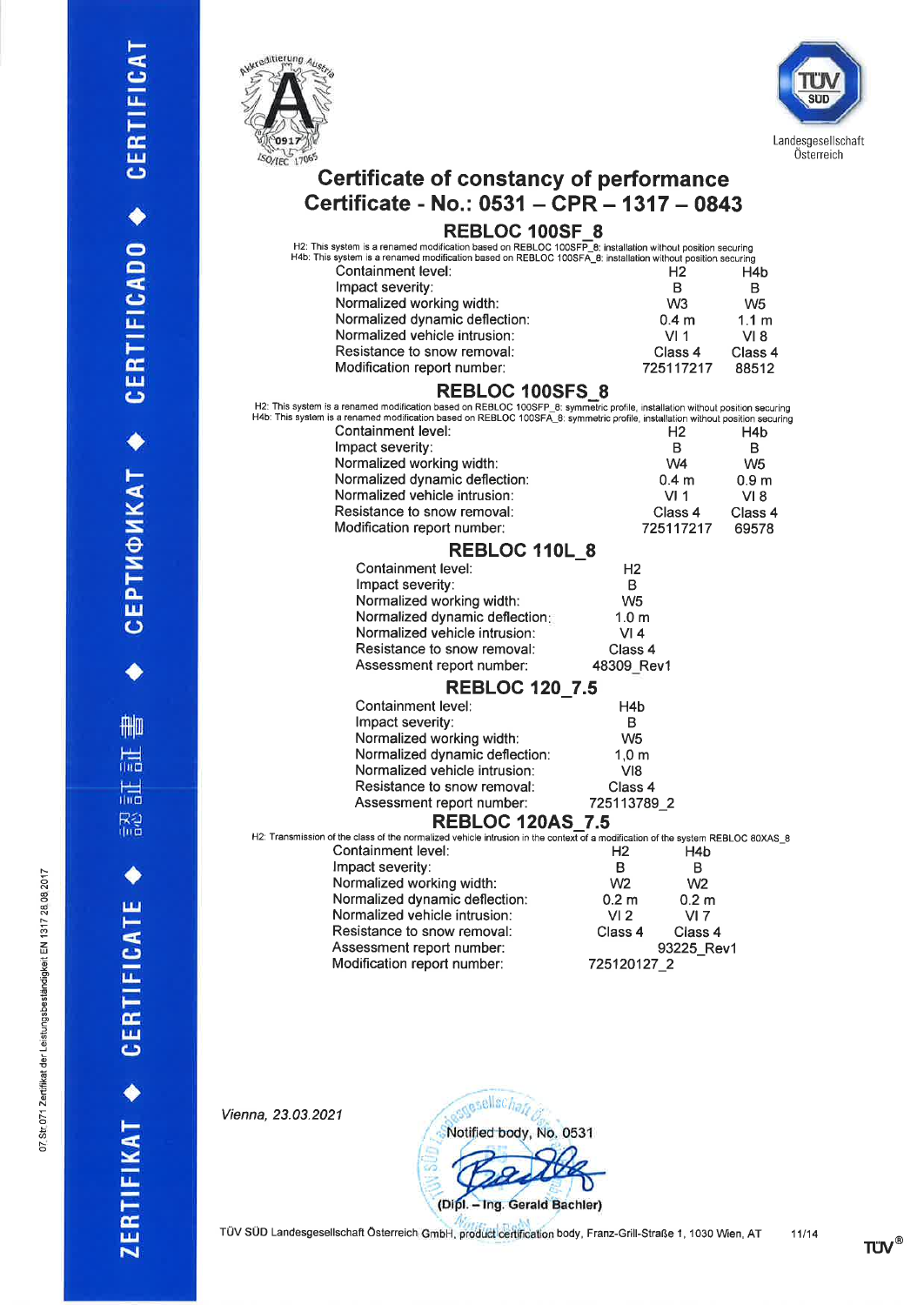sbeständigkeit EN 1

c J

at der Lei

07 Str 071 Zertii



t-

 $\mathbf \omega$ E

t-Ê, t¿¡  $\mathbf \omega$ 

t

o  $\Box$  $\tilde{\bm{c}}$ lJ-F Ë, l¿J (J

 $\blacklozenge$ 

l-<u>V</u> S  $\vec{\Theta}$ S tou<br>U

 $\blacklozenge$ 

film

|<br>ilid

r<br>Ilid

R2<br>Tilb

 $\blacklozenge$ 

t¿¡ F

(J  $\mathbf{u}_\pm$ F É. t¿¡  $\mathbf{\mathsf{c}}$ 

a

t-

 lJ-F

**ZE** 



# Gertificate of constancy of performance Certificate - No.: 0531 - CPR - 1317 - 0843

## REBLOC 120AS.1\_7.5

|    | This system is a modification of REBLOC 120AS_7.5: No water drainage channels,      |                           |
|----|-------------------------------------------------------------------------------------|---------------------------|
|    | detached parts > 2 kg avoided<br>Containment level:                                 | H4b                       |
|    | Impact severity:                                                                    | в                         |
|    | Normalized working width:                                                           | W2 (0.8 m)                |
|    | Normalized dynamic deflection:                                                      | 0.2 <sub>m</sub>          |
|    | Normalized vehicle intrusion:                                                       | VI7(2.2 m)                |
|    | Resistance to snow removal: [class]                                                 | 4                         |
|    | Modification report number:                                                         | 725168333 1               |
|    | <b>REBLOC 140SFS 5.5</b>                                                            |                           |
|    | Containment level:                                                                  | H4a                       |
|    | Impact severity:                                                                    | в                         |
|    | Normalized working width:                                                           | W4                        |
|    | Normalized dynamic deflection:                                                      | 0.7 <sub>m</sub>          |
|    | Normalized vehicle intrusion:                                                       | VI6                       |
|    | Resistance to snow removal:                                                         | Class 4                   |
|    | Modification report number:                                                         | 725108806_2               |
|    |                                                                                     |                           |
|    | <b>REBLOC 80A 8</b>                                                                 |                           |
|    | Containment level:                                                                  | Η2                        |
|    | Impact severity:                                                                    | В                         |
|    | Normalized working width:                                                           | W1                        |
|    | Normalized dynamic deflection:                                                      | 0.0 m                     |
|    | Normalized vehicle intrusion:<br>Resistance to snow removal:                        | VI <sub>2</sub>           |
|    |                                                                                     | Class 4                   |
|    | Assessment report number:                                                           | 27926                     |
|    | <b>REBLOC 100A 8</b><br>This system is a renamed modification based on REBLOC 80A_8 |                           |
|    | Containment level:                                                                  | H2                        |
|    | Impact severity:                                                                    | в                         |
|    | Normalized working width:                                                           | W1                        |
|    | Normalized dynamic deflection:                                                      | 0.0 m                     |
|    | Normalized vehicle intrusion:                                                       | VI <sub>2</sub>           |
|    | Resistance to snow removal:                                                         | Class 4                   |
|    | Modification report number:                                                         | 30431                     |
|    | <b>REBLOC 100SFP 8</b>                                                              |                           |
|    | Containment level:                                                                  | Н2                        |
|    | Impact severity:                                                                    | в                         |
|    | Normalized working width:                                                           | W <sub>3</sub>            |
|    | Normalized dynamic deflection:                                                      | 0.4 <sub>m</sub>          |
|    | Normalized vehicle intrusion:                                                       | VI1                       |
|    | Resistance to snow removal:                                                         | Class 4                   |
|    | Assessment report number:                                                           | 725113789<br>$\mathbf{1}$ |
|    | <b>REBLOC 100SFA 8</b>                                                              |                           |
|    | Former name: REBLOC RB100SF 8                                                       |                           |
|    | Containment level:                                                                  | H4b                       |
|    | Impact severity:                                                                    | в                         |
|    | Normalized working width:                                                           | W <sub>4</sub>            |
|    | Normalized dynamic deflection:                                                      | 0.8 m                     |
|    | Normalized vehicle intrusion:                                                       | VI 8                      |
|    | Resistance to snow removal:                                                         | Class 4                   |
|    | Assessment report number:                                                           | 67441_Rev1                |
| ?1 |                                                                                     |                           |
|    | Notified body, No. 0531                                                             |                           |

Vienna, 23.03.2021



TÜV SÜD Landesgesellschaft Österreich GmbH, product certification body, Franz-Grill-Straße 1, 1030 Wien, AT 12/14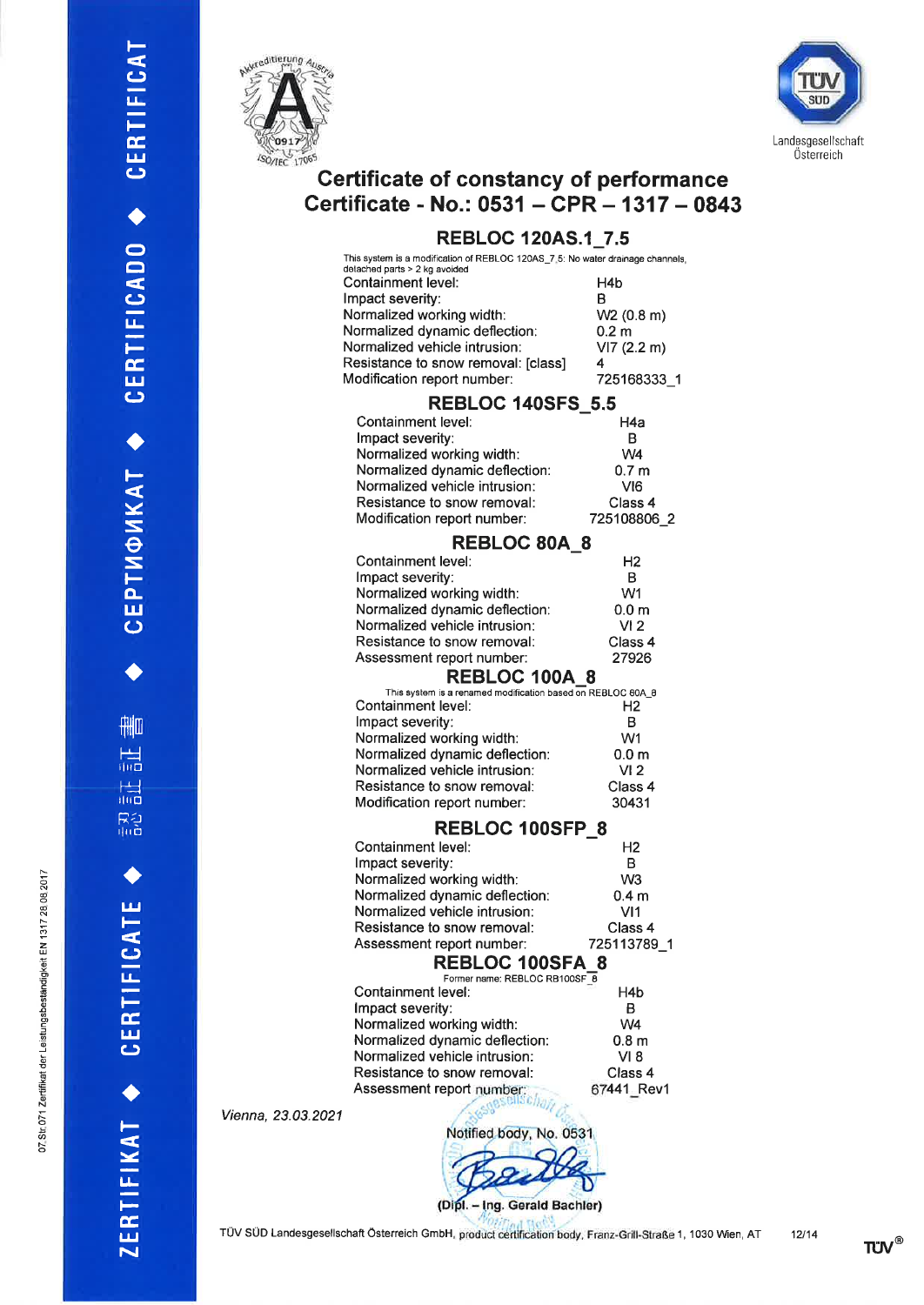

t- (J  $\mathbf{u}_\pm$ 

 $\frac{\alpha}{\Box}$  $\mathbf{\mathsf{c}}$ 

a o  $\blacksquare$ 

 $\ddot{\phantom{0}}$  $\mathbf{u}_-$ Ê É,  $\mathbf{u}$  $\mathbf \omega$ 

a

t-- Y S  $\vec{e}$ S to- ။<br>ပ

a

fll**m** 

r-! rlilo

l<br>lilo

ri<br>Tila

 $\blacklozenge$ 

 $\frac{1}{2}$ 

CJ l¡- F É, t¿J  $\mathbf \omega$ 

 $\blacklozenge$ 

t-

 l¿- F E  $\bf \Xi$ 



# Certificate of constancy of performance Certificate - No.: 0531 - CPR - 1317 - 0843

### REBLOC 100SFSA\_8

| This system is a modification of REBLOC 100SFA_8 for symmetric application on asphalt or concrete |                  |                  |
|---------------------------------------------------------------------------------------------------|------------------|------------------|
| Containment level:                                                                                | H <sub>2</sub>   | H4b              |
| Impact severity:                                                                                  | в                | в                |
| Normalized working width:                                                                         | W4               | W5               |
| Normalized dynamic deflection:                                                                    | 0.4 <sub>m</sub> | 0.8 <sub>m</sub> |
| Normalized vehicle intrusion:                                                                     | VI1              | VI8              |
| Resistance to snow removal:                                                                       |                  | Class 4          |
| Modification report number:                                                                       |                  | 726163699 2      |
|                                                                                                   |                  |                  |

#### REBLOC 120A\_7.5

| Containment level:             | H4b              |
|--------------------------------|------------------|
| Impact severity:               | в                |
| Normalized working width:      | W <sub>2</sub>   |
| Normalized dynamic deflection: | 0.3 <sub>m</sub> |
| Normalized vehicle intrusion:  | VI 6             |
| Resistance to snow removal:    | Class 4          |
| Assessment report number:      | 725143310 2      |
|                                |                  |

#### REBLOC N8100/300\_8

| Containment level:             | H <sub>2</sub>   |
|--------------------------------|------------------|
| Impact severity:               | в                |
| Normalized working width:      | W4               |
| Normalized dynamic deflection: | 0.3 <sub>m</sub> |
| Normalized vehicle intrusion:  | VI <sub>1</sub>  |
| Resistance to snow removal:    | Class 4          |
| Assessment report number:      | 24279 Rev1       |

#### REBLOC NB100H/300\_8

| Containment level:             | H <sub>3</sub>   |
|--------------------------------|------------------|
| Impact severity:               | C                |
| Normalized working width:      | W <sub>5</sub>   |
| Normalized dynamic deflection: | 0.6 <sub>m</sub> |
| Normalized vehicle intrusion:  | VI 4             |
| Resistance to snow removal:    | Class 4          |
| Assessment report number:      | 40553 Rev1       |
|                                |                  |

#### REBLOC NB100XH/300\_8

| Containment level:             | H <sub>3</sub>   |
|--------------------------------|------------------|
| Impact severity:               | в                |
| Normalized working width:      | W <sub>5</sub>   |
| Normalized dynamic deflection: | 0.6 <sub>m</sub> |
| Normalized vehicle intrusion:  | VI 4             |
| Resistance to snow removal:    | Class 4          |
| Modification report number:    | 725130647_Rev1   |
|                                |                  |

#### REBLOC NBLI00X/400\_5

Including modifications of the system NBL100X/400\_5 for heights 200 -<br>450 cm and different panels

| Containment level:             | Н2               |  |
|--------------------------------|------------------|--|
| Impact severity:               | в                |  |
| Normalized working width:      | W4               |  |
| Normalized dynamic deflection: | 0.4 <sub>m</sub> |  |
| Normalized vehicle intrusion:  | VI <sub>2</sub>  |  |
| Resistance to snow removal:    | Class 4          |  |
| Assessment report number:      | 725160016        |  |
| Modification report number.    | 725160016        |  |
|                                |                  |  |

 $V$ ienna, 23.03.2021

Notified body, No. 0531